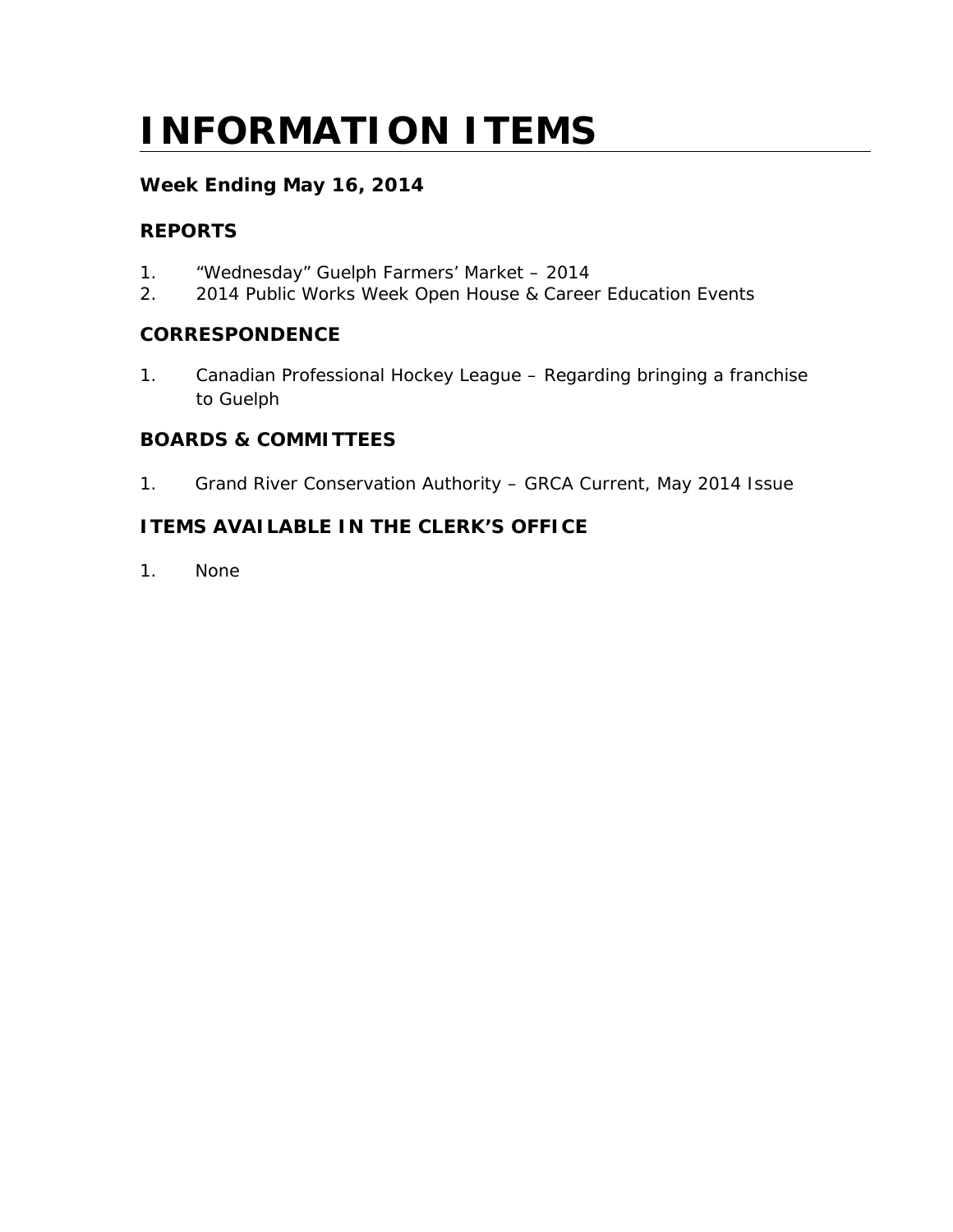

TO City Council

SERVICE AREA Operations, Transit & Emergency Services DATE May 14, 2014

**SUBJECT "Wednesday" Guelph Farmers' Market - 2014**

REPORT NUMBER OTES051420

## **EXECUTIVE SUMMARY**

#### **SUMMARY OF REPORT**

This report is to inform Council that the Guelph Farmers' Market will host a summer Wednesday afternoon market in 2014. In 2013, the summer Wednesday afternoon market was placed on hiatus due to the temporary market relocation to Exhibition Arena. The Guelph Farmers' Market Vendor Executive is supportive of the continuation of this successful initiative in 2014. The 2014 Wednesday market will start Wednesday June  $4<sup>th</sup>$  with the last market day Wednesday August 27<sup>th</sup>.

#### **KEY FINDINGS**

2014 will be the second year to offer a summer mid-week Guelph Farmers' Market to the public. A summer Wednesday afternoon market was undertaken as a pilot project in 2012 and was considered a success by both vendors and customers.

## **FINANCIAL IMPLICATIONS**

The summer Wednesday afternoon Guelph Farmers' Market will be funded through revenues obtained from selling space to vendors, therefore having no impact on the 2014 budget.

#### **BACKGROUND**

Public Works staff, in collaboration with the Farmers' Market Executive Committee, undertook an eight week pilot project in the summer of 2012 to host a Wednesday Guelph Farmers' Market. The pilot project was acknowledged as being successful with the expectation from both vendors and customers that it would continue in the following years. The summer Wednesday afternoon Guelph Farmers' Market did not occur in 2013 due to the closure of the Guelph Farmers' Market building for renovations.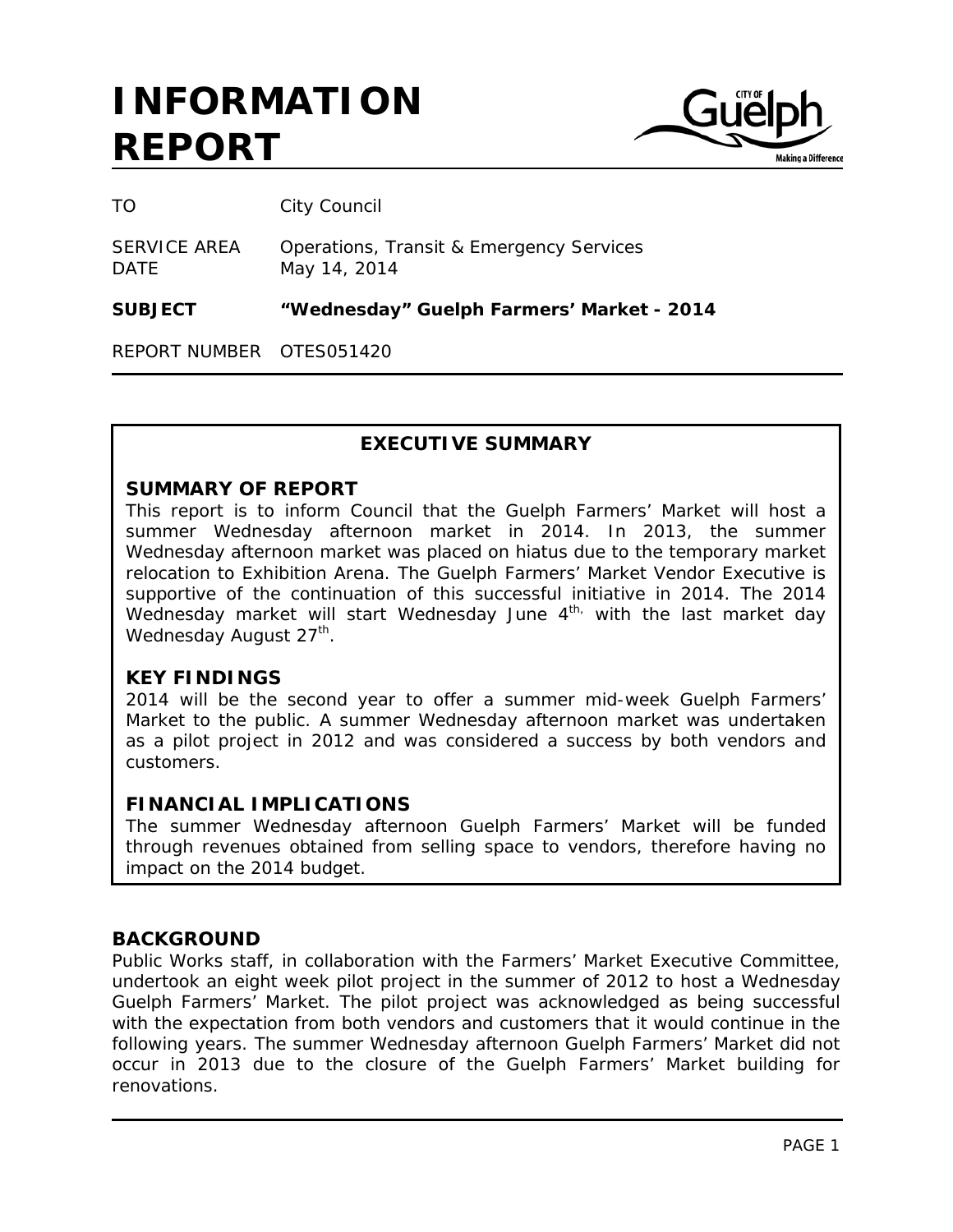

## **REPORT**

In 2012, Council was informed that staff were undertaking an 8 week "Pilot Project" to host a summer Wednesday afternoon Guelph Farmers' Market in the Farmers' Market building at the request of our vendors and customers. The pilot project was looked upon as being successful with the expectation from both vendors and customers that it would continue in the following years.

In 2013, the Guelph Farmers' Market building was closed during the summer months due to a major renovation and market vendors were temporarily re-located to Exhibition Arena. The summer Wednesday afternoon Guelph Farmers' Market was placed on hiatus with the agreement of the Guelph Farmers' Market Vendor Executive in order for vendors, customers and staff to focus on the relocated market to ensure its success.

In the early part of 2014, staff undertook a public survey where the results indicated that both customers of the Guelph Farmers' Market and market vendors recommended that we operate a summer Wednesday market. In addition, the Guelph Farmers' Market Executive Committee and the Downtown Guelph Business Association are in agreement that we host a summer Wednesday market in 2014.

Therefore, staff will operate a summer Wednesday afternoon Guelph Farmers' Market beginning on Wednesday, June  $4^{th}$  2014, from 3:00 pm to 7:00 pm., ending Wednesday, August  $27<sup>th</sup>$ , 2014.

Staff will closely monitor the weekly performance metrics including net operating loss/revenue, vendor participation, and customer activity. If the results are less than indicative of a successful market, staff will make a joint decision with the Guelph Farmers' Market Vendor Executive on whether or not to continue.

## **CORPORATE STRATEGIC PLAN**

2.2 Deliver public services better

3.1 Ensure a well designed, safe, inclusive, appealing and sustainable City

3.3 Strengthen citizen and stakeholder engagement and communications

## **DEPARTMENTAL CONSULTATION**

Operations, Transit & Emergency Services - Public Works Community & Social Services – Corporate Building Corporate & Human Resources – Corporate Communications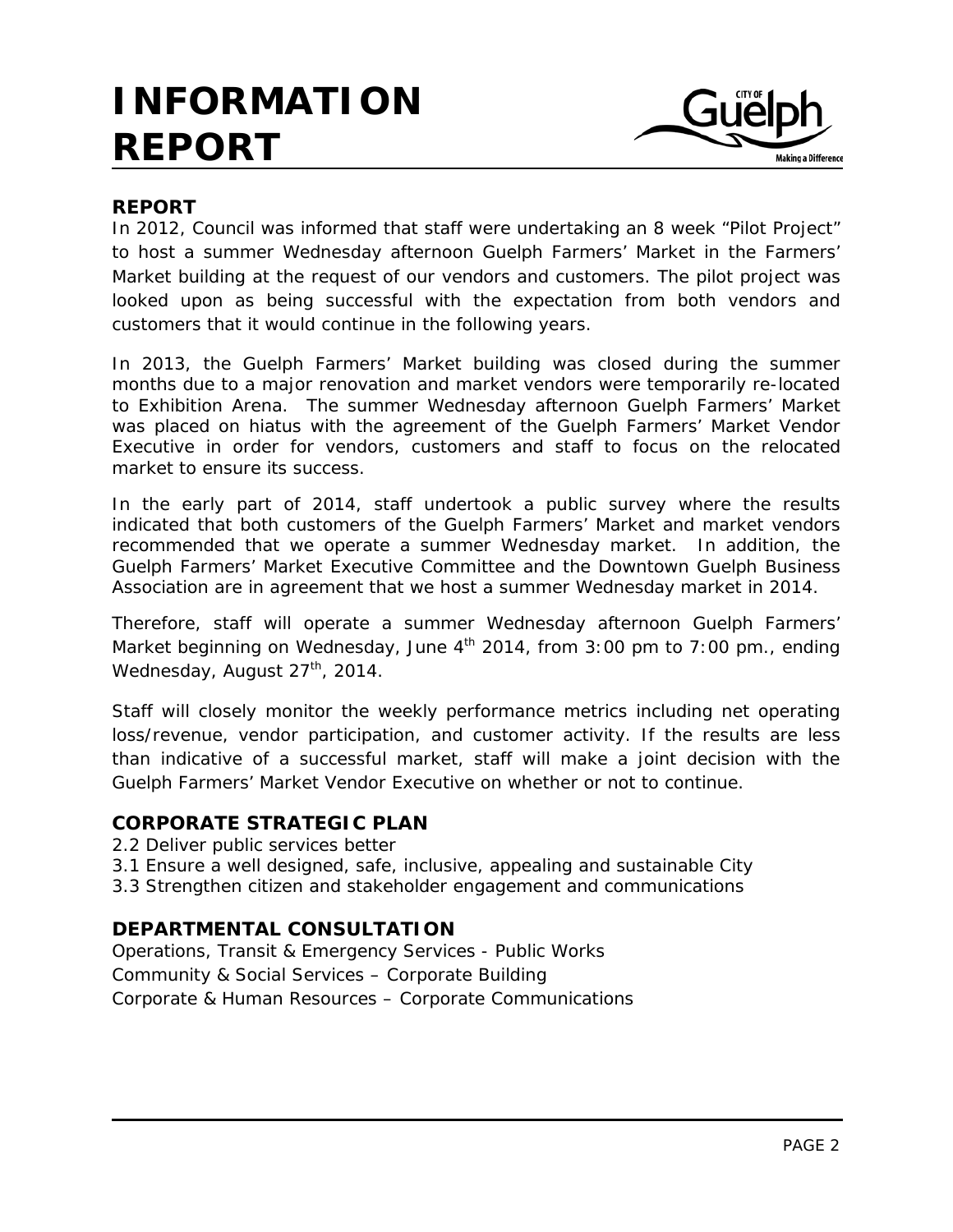

# **COMMUNICATIONS**

Advertisements in "City Page," The Guelph Tribune Dates and activity information on City of Guelph website Guelph Farmers' Market newsletter and posters at the Market

# **ATTACHMENTS**

N/A

# **FINANCIAL IMPLICATIONS**

This project will be funded through revenues obtained from selling space to participating market vendors. No negative impact on the existing operating budget on the Guelph Farmers" market is projected.

**Report Author:** Anna-Marie O'Connell Supervisor Parking and Farmers' Market

**Recommended By Approved By** Rodney Keller **Derek J. McCaughan** General Manager **Executive Director** 519-837-5628 x2949 519-822-1260 x2018

**\_\_\_\_\_\_\_\_\_\_\_\_\_\_\_\_\_\_\_\_\_\_\_\_\_\_ \_\_\_\_\_\_\_\_\_\_\_\_\_\_\_\_\_\_\_\_\_\_\_\_\_\_**

rodney.keller@guelph.ca derek.mccaughan@guelph.ca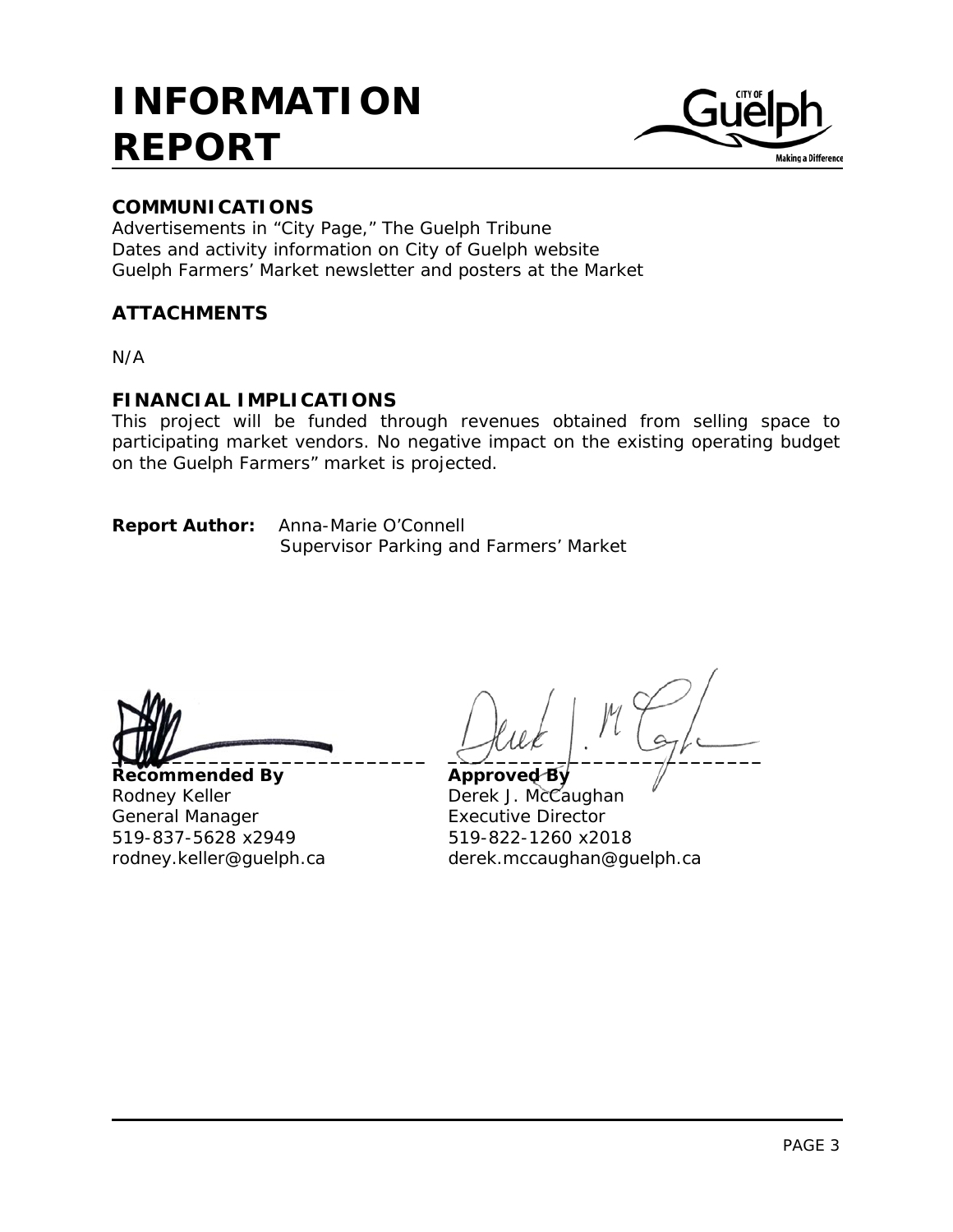

TO City Council

SERVICE AREA Operations, Transit & Emergency Services

DATE May 14, 2014

**SUBJECT 2014 Public Works Week Open House & Career Education Events**

REPORT NUMBER OTES051421

# **EXECUTIVE SUMMARY**

#### **SUMMARY OF REPORT**

To inform City Council of the activities and events that are planned in recognition of National Public Works Week May 20 – 24, 2014.

#### **KEY FINDINGS**

This report presents background information about National Public Works Week.

This year's theme "**Building for Today, Planning for Tomorrow**…" conveys key impacts public works professionals have on city infrastructure and community assets.

Information is also provided regarding educational activities coordinated with the Upper Grand District School Board and the Specialist High Skills Major Program.

The report also outlines the various activities being offered during the Public Works Week Open House celebrations being held on Saturday May 24, 2014.

## **FINANCIAL IMPLICATIONS**

The program is funded through the 2014 Public Works Operating budget.

## **BACKGROUND**

National Public Works Week was established in 1960 as an annual event by The American Public Works Association (APWA) for the purpose of educating the public about the contributions that Public Works professionals make in our community and how they improve the quality of life for city residents. The Canadian Public Works Association (CPWA), which the City of Guelph has membership in, fully supports this annual event.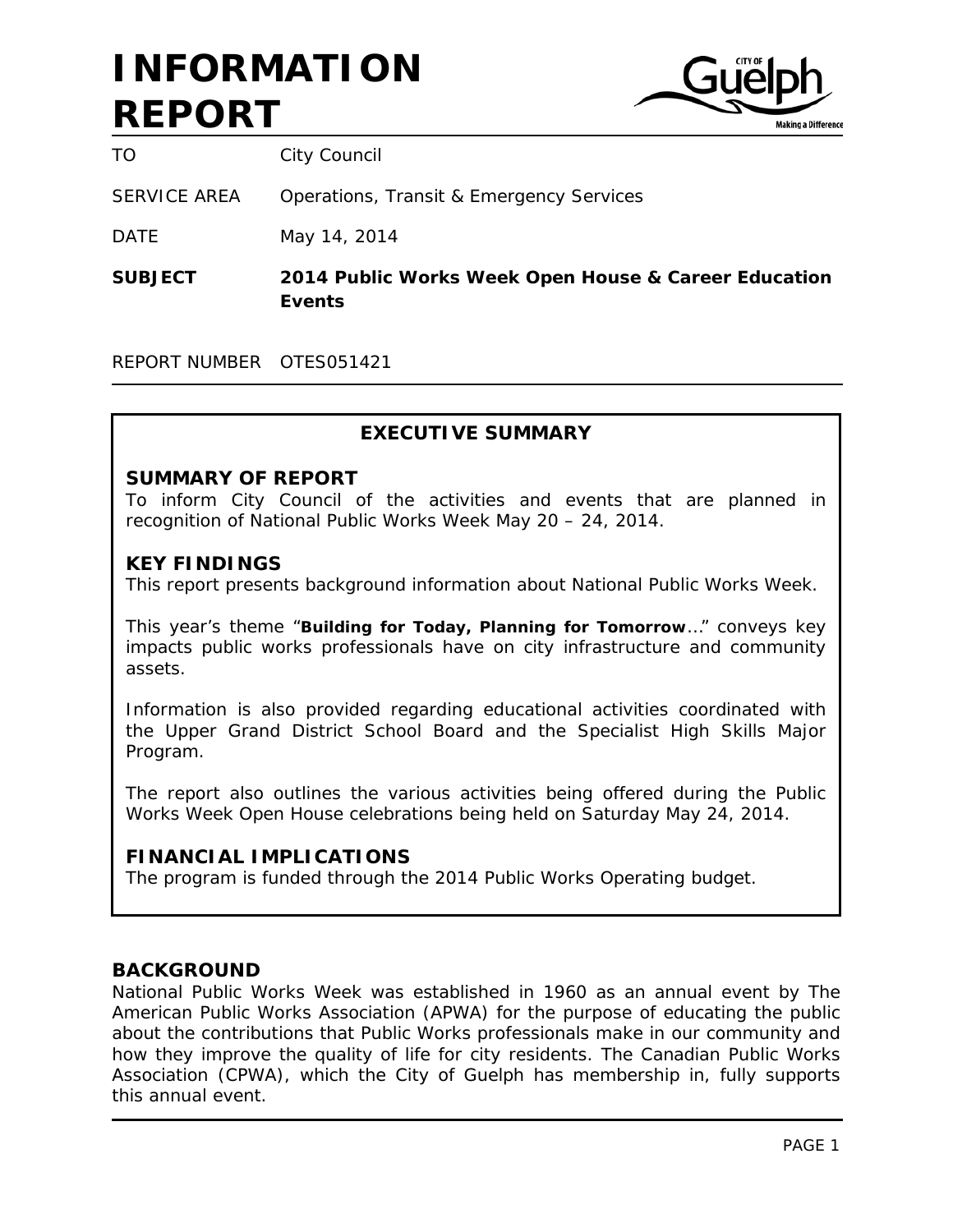

# **REPORT**

In honour of National Public Works Week the City of Guelph's Public Works Department has partnered with the Human Resources Department, Engineering Services Department and with the Upper Grand District School Board to offer an interactive working experience in Public Works' trades. The following are activities planned for the secondary school students enrolled in the Specialist High Skills Major Program:

- 1. Vehicle Inspections using the MTO Safety Checks
- 2. Traffic Sign Maintenance and Construction Zone Traffic Control setup
- 3. Manhole and Catch Basin Repair
- 4. Roadway Maintenance Asphalt Repair
- 5. Sidewalk Inspection and Repair
- 6. Construction Project Planning using GIS (Engineering)
- 7. Urban Arboriculture Inspection and Tree Climbing Demonstrations

As an educational tool, the students enrolled in the Specialist High Skills Major Program will have the opportunity to participate in hands-on field demonstrations during this week. On Wednesday May 21st, staff will be closing the road way at Cedar Street to conduct an interactive construction demonstration for students. Staff members from our urban forestry crews will be present at Silvercreek Park to host Agriculture and Environmental Studies students in order to highlight the activities involved in conducting a tree hazard assessment and participate in a tree climbing demonstration. Students will also have the opportunity to use our GIS tree inventory system. The Fleet maintenance staff at 45 Municipal Street will be hosting one student per morning during the week of May 20 – May 23 to instruct on vehicle inspections using MTO Safety Checks and other duties of qualified vehicle technicians.

The Engineering Services Department has arranged for students to experience construction project design and planning activities using Geographic Information System (GIS) and other engineering software applications. As well, students will be taken on a tour of stormwater management facilities to gain an understanding of the role of these facilities in flood and environmental protection.

International Engineering professionals who are interested in transitioning into the municipal sector are invited to participate in a networking opportunity on May 22nd at City Hall. The City of Guelph has also developed a mentoring program that promotes leadership skills through mentoring international professionals as they transition into the Canadian workforce.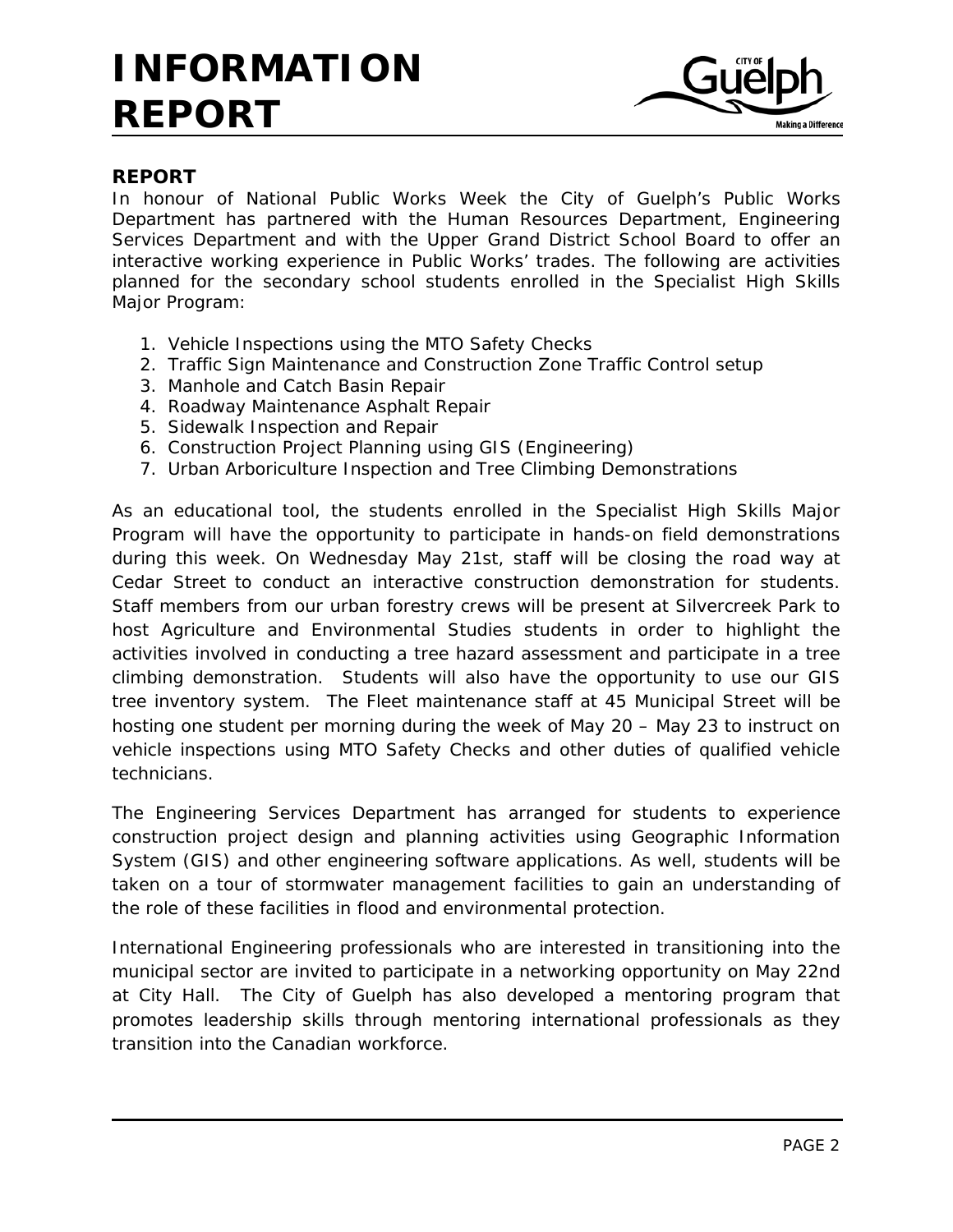

This year's theme "**Building for Today, Planning for Tomorrow**…" conveys key impacts public works professionals have on city infrastructure and community assets.

The weeklong recognition will conclude with the Public Works Open House on Saturday May 24th from 9 am – noon at 50 Municipal Street. The Open House will feature exhibits showcasing the important work that Public Works professionals do. Interactive heavy equipment and large truck displays will be available for youth and adults to explore. As well, staff members will be on hand to engage with the community and to answer questions. Children are invited to navigate our tricycle traffic and parking obstacle course, visit the colouring/craft table and paint a snow plow blade. With a donation to the Food Bank residents will have the opportunity to ride in an aerial bucket truck. The Water Works Department's "Water Wagon" will be available for residents to fill their reusable water bottles and highlight that they too have an Open House for the public on the same day. Subject to availability, the Guelph Fire Department may stop by with a pumper truck highlighting the close interaction between Emergency Services and Public Works during emergency events.

Finally, new to the event this year will be the presence of the Guelph Library "Book Mobile," one of the many vehicles owned and maintained by the Public Works Fleet Division. The contents of the Book Mobile will be customized to the event and will include books and resources related to Public Works and Engineering for all ages. Library staff will be in attendance to assist with the borrowing of library materials.

# **CORPORATE STRATEGIC PLAN**

- 1.1 Engage employees through excellence in leadership.
- 3.3 Strengthen citizen and stakeholder engagement and communications.

# **DEPARTMENTAL CONSULTATION**

Human Resources Engineering Services Corporate Communications Guelph Public Library Water Works Guelph Fire Department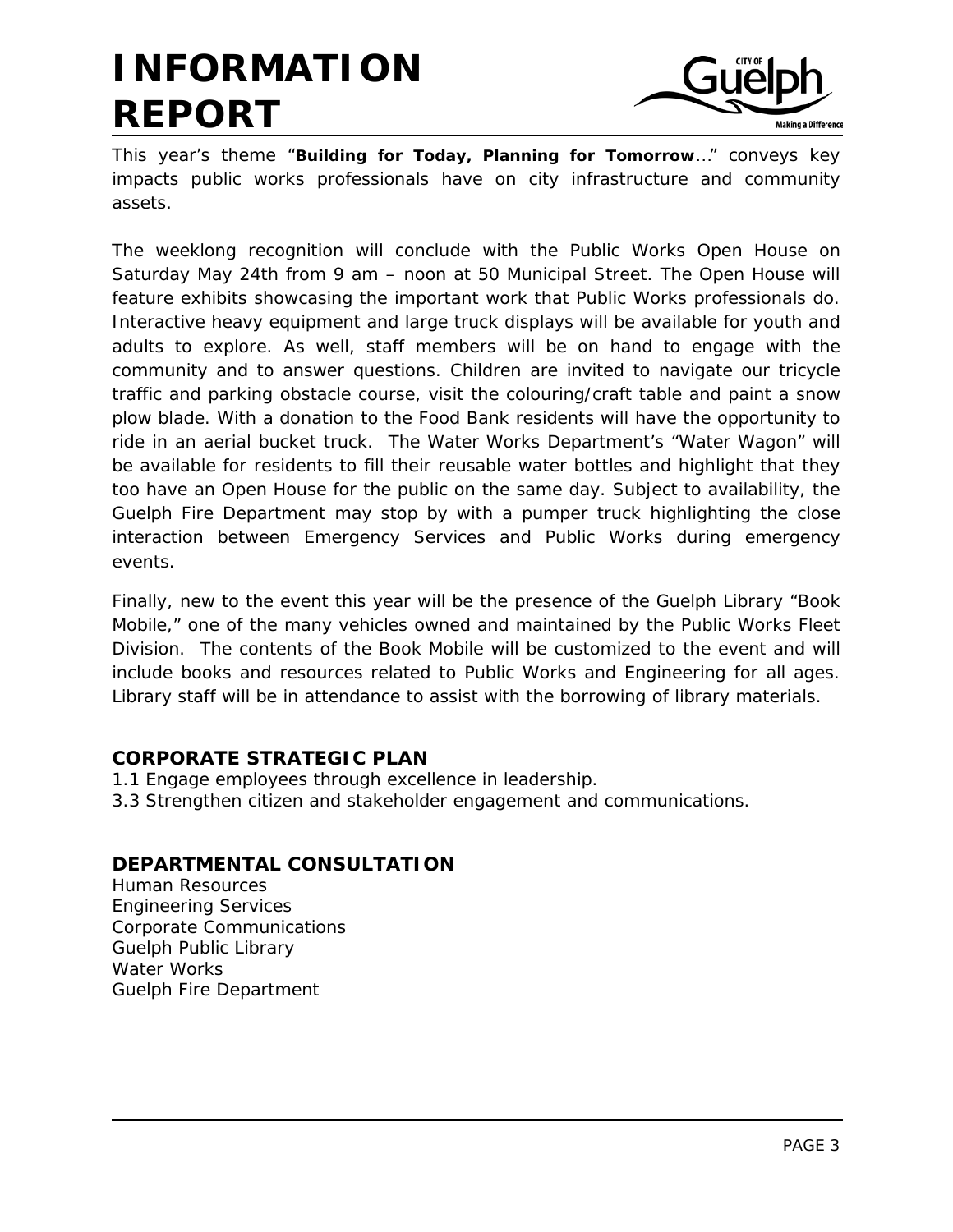

# **COMMUNICATIONS**

Advertisements in local newspapers; The Guelph Tribune, The Guelph Mercury Radio spots on local radio stations; CJOY 1460 and MIX 106.1 radio stations Event information on The City of Guelph website

Temporary street closure notifications delivered to residents of Cedar Street

# **ATTACHMENTS**

ATT-1 National Public Works Week Specialist High Skills Major Activity Guide

**Report Author:** Raven Rise Administrative Assistant Public Works Department

**Approved By Recommended By** Rodney Keller **Derek J. McCaughan** General Manager **Executive Director** 519-822-1260 x 2949 519-822-1260 x 2018

 $\frac{1}{2}$   $\frac{1}{2}$   $\frac{1}{2}$   $\frac{1}{2}$   $\frac{1}{2}$   $\frac{1}{2}$   $\frac{1}{2}$   $\frac{1}{2}$ 

Public Works Operations, Transit & Emergency Services rodney.keller@guelph.ca derek.mccaughan@guelph.ca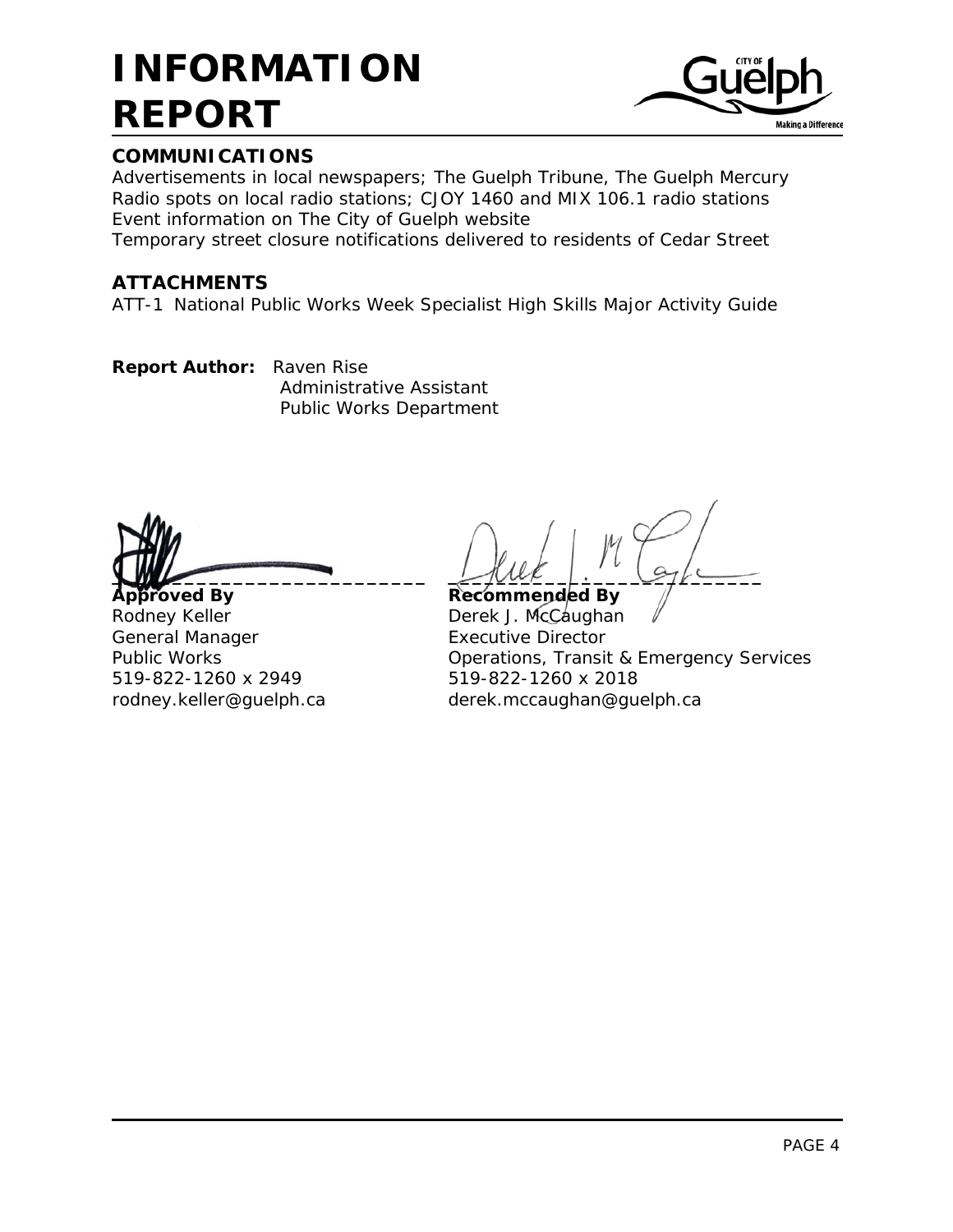

DATF National Public Works Week – May 20-23

FROM Joanne Oliver

DIVISION Human Resources

PROJECT TEAM Joanne Oliver, Don Kudo, Raven Rise

**SUBJECT Carer Education Events Summary in Support of National Public Works Week**

# Career Education and Employee Development

## **About Public Works Week – Workforce Development Activities**

Public Works 2014 theme is Building for Today, Planning for Tomorrow. The theme aligns with the efforts of our organization's leader and our corporation as we move forward in the transformation of our local government.

Public Works week is annual event, and creates a platform to introduce our community and our employees to the many of the career opportunities available within Public Works employment sector. Our career development activities have been recognized as a leading practice within our community, our province and at the national level.

The workforce development activities that will run from May 20-23 include:

- 1. Demonstrations, tours and hands on activities in partnership with our public and separate school board Specialist High Skills Major program.
- 2. A networking opportunity that is developed in support of our City's Economic Development Plan (Prosperity 20/20). It recognizes how successful integration of international professionals into our local labour market positively impacts our community's wellbeing.
- 3. A speed networking lunch on May 22 will support our leaders in learning more about workforce development opportunities for their teams. These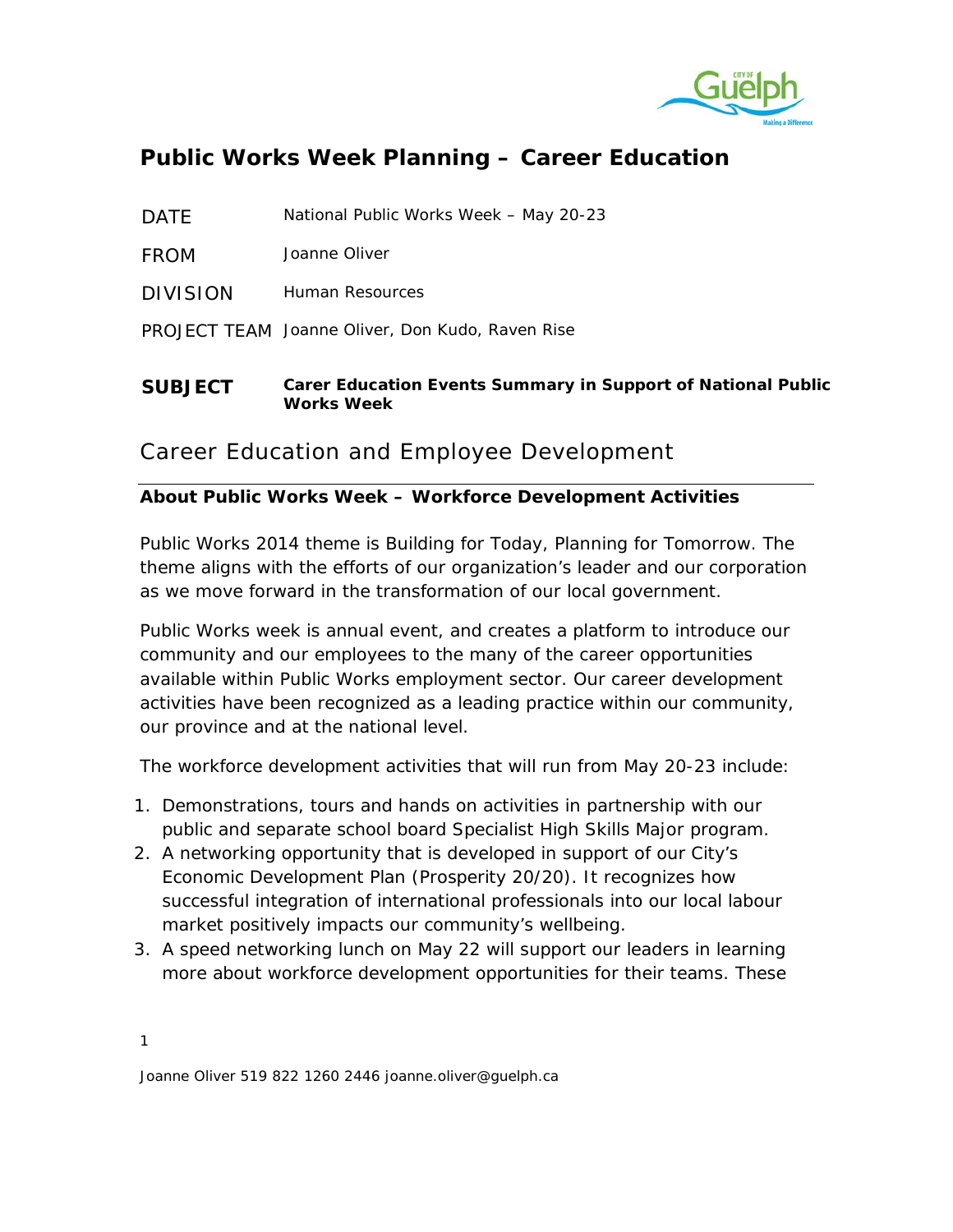

programs in particular support our employees in developing and honing their:

- Cross cultural communication skills specifically related to recruitment, on boarding and employee development
- Coaching and mentoring skills

The City of Guelph has built a strong relationship with our local Student Success offices. During Public Works week, our teams host classes to participate in "reach ahead" activities. These activities help provide a job preview to students that are enrolled in the Construction, Environment and Transportation Specialist High Skills Major Programs (SHSM).

The program for 2014 includes:

## **Our Fleet Services**

Date: May 20-23, 2014

Location: 45 Municipal Street Fleet Services

SHSM: Transportation Students

With over 700 pieces of equipment in our care, our Fleet Services team works together to ensure they are safe for operation, and operated in a manner that reduces their impact on the environment. Students will spend a part of the morning observing an MTO Safety check on one of our 1 or 1.5 tonne trucks. A brief discussion of our Green Fleet practices will follow.

Our teams can host 1 student from 9:15 – 12:00 noon each day.

Special clothing: Please wear CSA Approved (green patch) work boots that are over the ankle, and long pants. This is a shop environment, and clothing may come into contact with grease and dirt.

Contact person Les Preston (supervisor) 822-1260 extn. 2024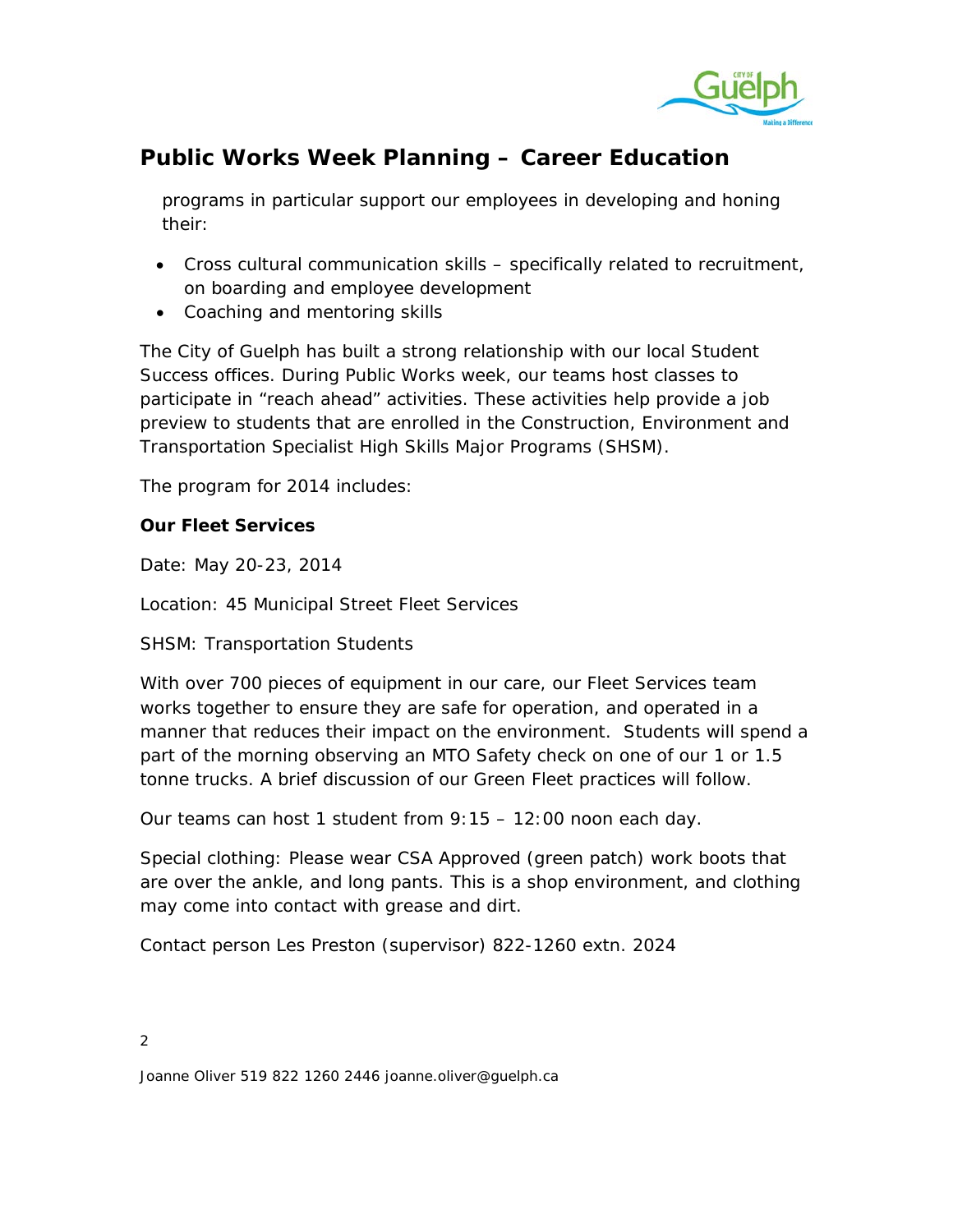

#### **Demonstration Activity**

Our Public Works teams welcome up to 40 students from Specialist High Skills Construction classes to participate in this highly interactive roads maintenance event. The students have an opportunity to understand how highly inter-related much of their work truly is.

Date: Wednesday, May 21 , 2014 with a rain date of Thursday, May 22

Location: Cedar Street

Time: 9:15 – 12:00 noon

SHSM: Construction and Transportation

Students must wear CSA Approved (green patch) work boots that are over the ankle, and long pants. This activity is out of doors.

- 1. Students will have an opportunity to learn about the set up a roadway construction closure – using temporary traffic control signs – to help secure the site for the repair activities scheduled on this day. This set up is required for all on road construction activities and will be consistent with the Ministry of Transportation of Ontario, MTO, requirements known as "book 7". Students will also have a chance to see how technology like GIS is used to help manage our assets in the field.
- 2. Students will have a chance to participate in the repair of a catch basin. These catch basins are part of over 350 km of storm sewers and 18,000 associated structures that are maintained by our operations team in the City of Guelph. Once the repairs are completed, the students will have a chance to use our CCTV (closed circuit television) inspection system to see how technology is assisting us in detection and repairs of damage to our underground storm water collection systems.
- 3. On this morning, students will join our roads crews and participate in one the hundreds of street repairs and restorative work repairs our teams perform to our road way systems every year.

3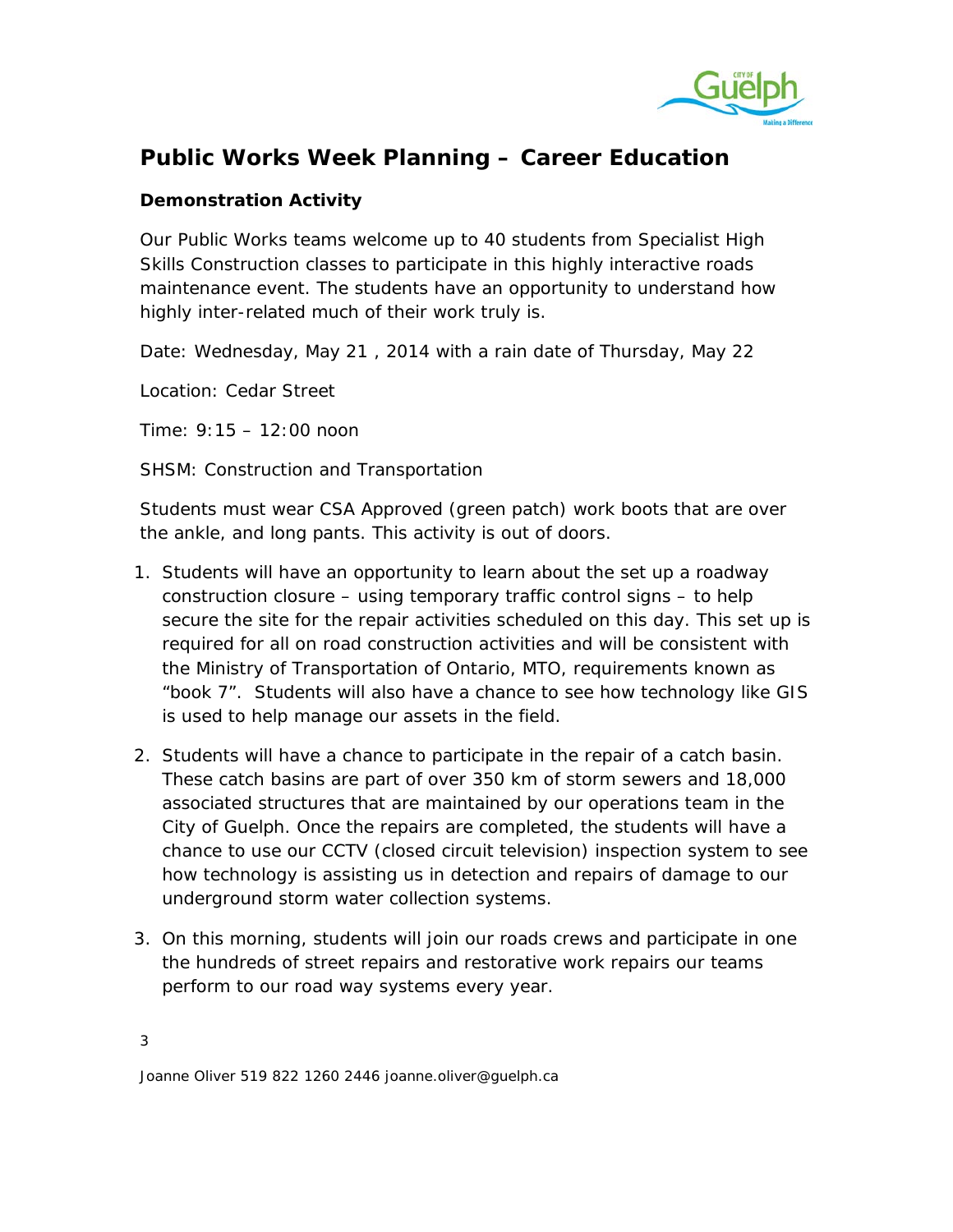

4. Students will have a chance to participate in inspection of our sidewalks, learn more about the reasons why the grooves are placed at corners on sidewalks and other accessibility features, and even have a chance to make a sidewalk from concrete. Our teams know the importance of keeping our travelers on foot, in strollers and in wheelchairs moving effectively around this city. We have almost 700 km of sidewalks that our teams work to keep in good repair each year.

#### **Urban Arboriculture**

Date: Wednesday, May 21, 2014 with a rain date of Thursday, May 22

Time: 9:15 – 12:00 noon

Location: Silvercreek Park (West section) at Edinburgh and Wellington

SHSM: Environmental

Students must wear CSA Approved (green patch) work boots that are over the ankle, and long pants. This activity is out of doors.

In celebration of National Public Works Week, the Forestry team has put together a morning dedicated to participating in activities that highlight the activities involved with maintaining healthy urban trees. Our team can host a total of 15 students for this unique opportunity. They will assist with a tree hazard assessment, an inventory activity using GIS, an opportunity to don the personal protective equipment (PPE) required for a climb and to try their skills at making the various knots to help with a safe climb.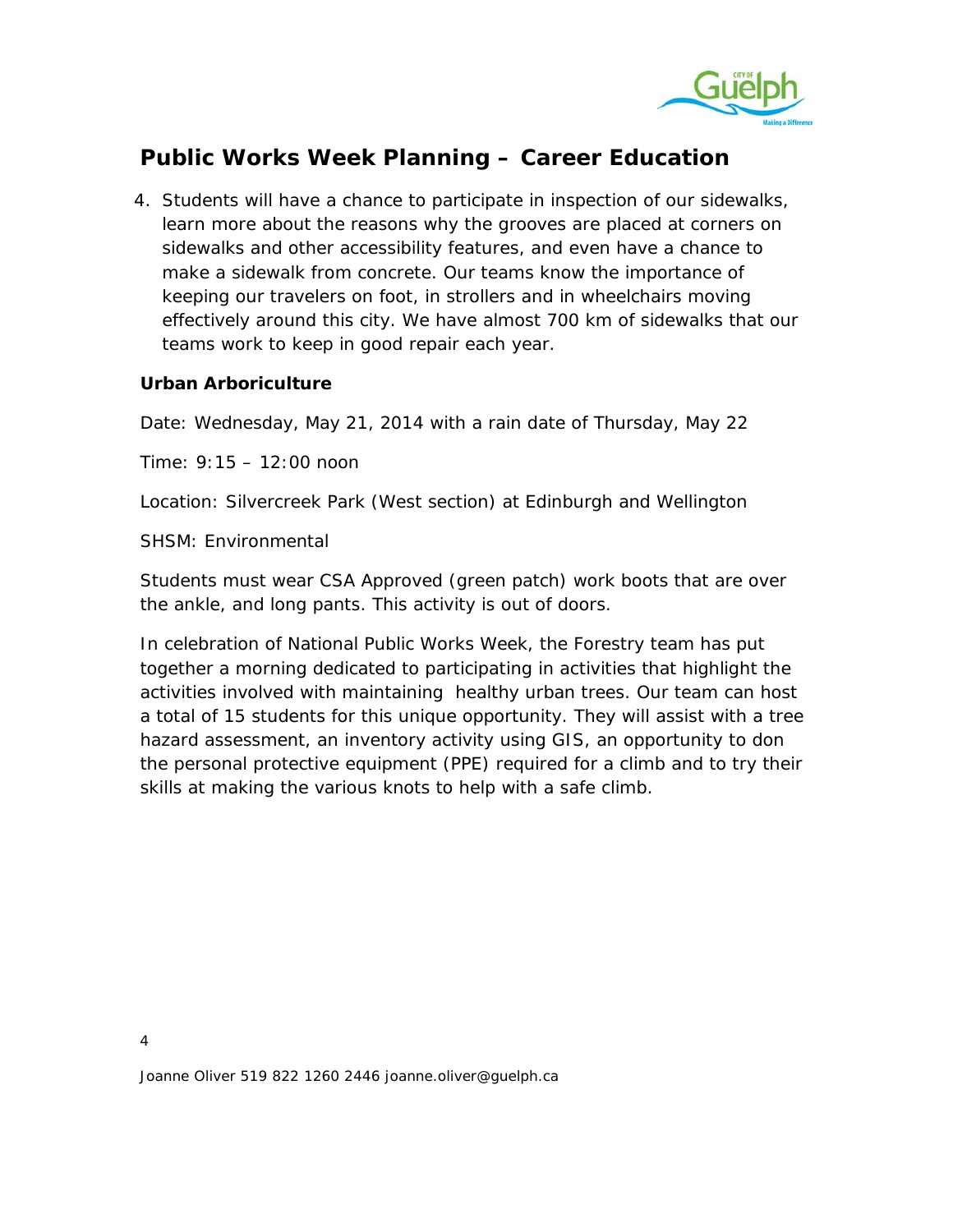

# **Networking Event for International Professionals Seeking to Transition into the Canadian Municipal Sector**

Date: Thursday, May 22, 2014

Time: 10:00am – 12:00 Noon

Location: City Hall Meeting Room C

Programs:

- Conestoga College International Professional Internship Program
- Lutherwood Employment Programs
- Professional Access into Employment (PAIE) a program supporting environmental engineers
- University of Guelph

International professionals will have an opportunity to learn firsthand about the strategies our team members have used to transition their international experience into the municipal sector. Our guests will have an opportunity to learn more about our recruitment process, current engineering projects and local programs that support international professionals to transition their skills and experiences towards successful employment here in Canada.

Participating departments include:

- Engineering
- Waste Water Services
- Solid Waste Resources
- Corporate Projects
- Information Technology
- Human Resources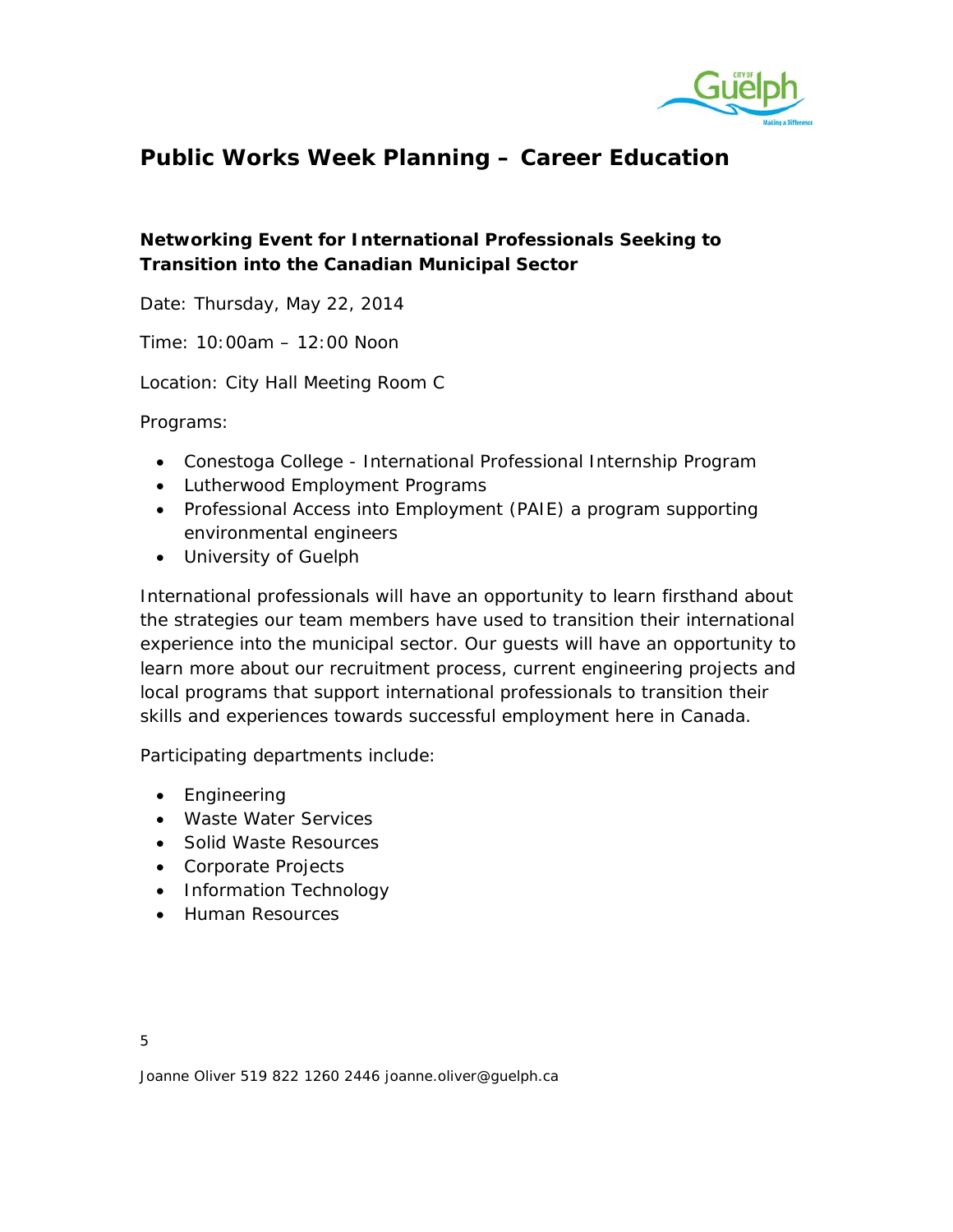

Local Employment Success Programs attending:

The City of Guelph understands that valuing diversity enables us to deliver services better. Please let us know if there are any particular accommodations that might be needed to help you be most successful in this networking opportunity.

Have questions about 2014 Public Works Week: Transitioning your International Experience towards Canadian municipal careers? Contact [careers@guelph.ca](mailto:Contact%20careers@guelph.ca)

Reserve your ticket today:

[https://www.eventbrite.com/e/2014-public-works-week-transitioning-your](https://www.eventbrite.com/e/2014-public-works-week-transitioning-your-international-experience-towards-canadian-municipal-tickets-11483269769)[international-experience-towards-canadian-municipal-tickets-11483269769](https://www.eventbrite.com/e/2014-public-works-week-transitioning-your-international-experience-towards-canadian-municipal-tickets-11483269769)

#### **Speed Networking Lunch**

On May 22<sup>nd</sup>, City of Guelph leaders will have a unique opportunity to participate in a speed networking opportunity to connect with some fantastic local workforce development opportunities.

We will be in Meeting Room C from 12:15 – 1:00

Networking highlights include:

#### **Mentorship**

The City of Guelph has partnered with local experts in workforce development to launch the area's first mentoring program that provides opportunities for employers to develop the leadership skills through mentoring international professionals in skills that are needed to successfully transition into the Canadian work environment.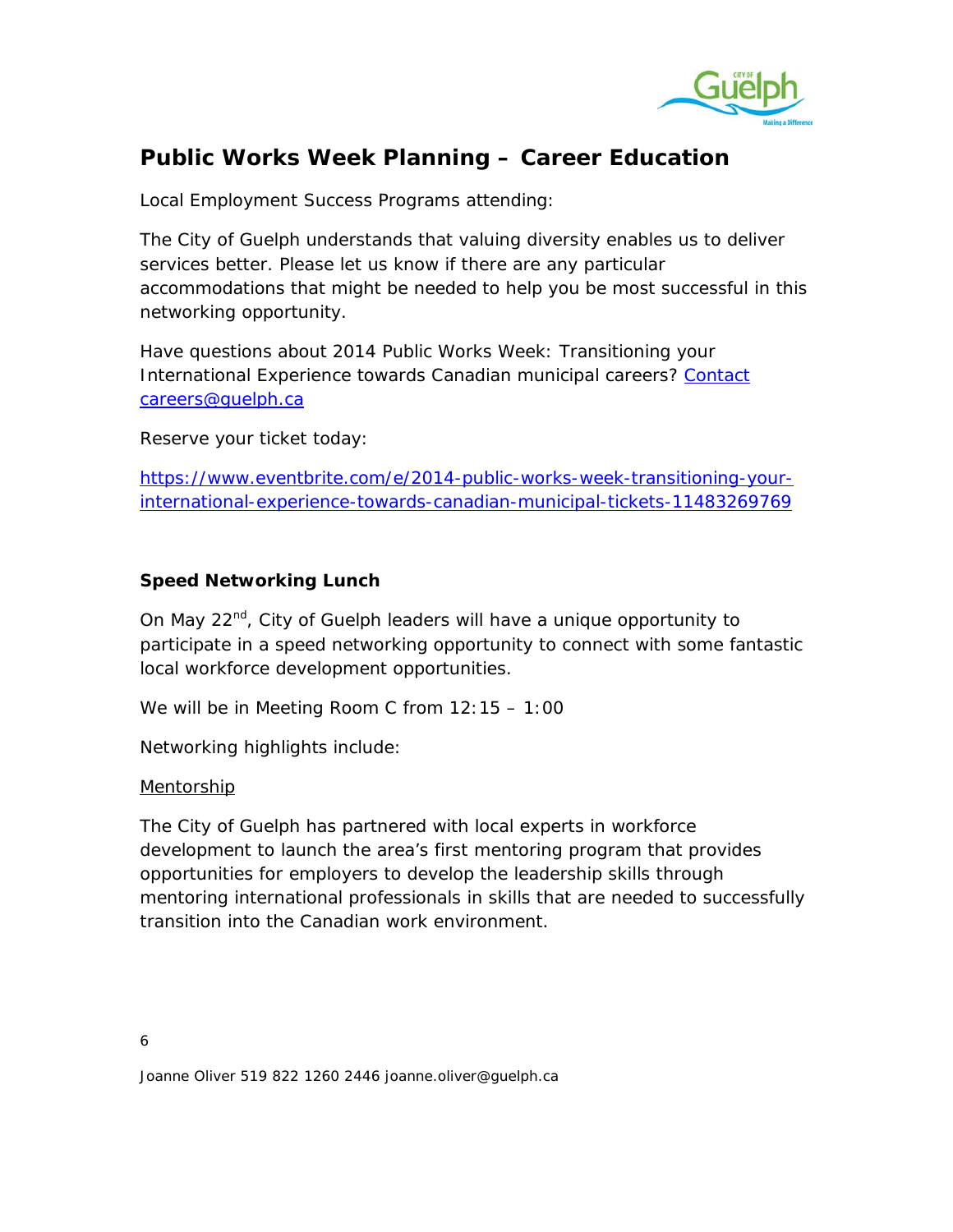

We currently have 4 people that are using this program as a development opportunity, and they will be available to let you know about their experiences.

Mentoring can be very effective for leaders and aspiring leaders that hope to:

- Strengthen leadership and coaching skills
- Improve inter-cultural awareness
- Expand communication skills
- Gain an international perspective on your field or occupation
- Spot talent for potential recruitment before your competition
- Please consider the developmental needs of your team, and encourage them to drop by and learn more.

#### Internships for International Professionals

**Conestoga College** has a 4 month (flexible) paid internship for international professionals. They attract interest from experienced professionals from across the region, and many people with Financial, IT,

Engineering experience. Our **IT team** used this program in 2013, and found it to be a very rewarding experience. HR will support the hiring department with a specialized onboarding program.

This can be a helpful program for departments and leaders that are interested in:

- Benefiting for skilled professionals for short term work assignments
- Deepening cross cultural communication skills as it relates to supporting employee development, on boarding and team building

#### Professional Access into Employment (PAIE) <http://paie.trca.on.ca/>

A specialized program that supports international **environmental professionals**. The internship lasts for 4 months (flexible) are partners a program participant with your department. The benefits of participation are similar to the program listed above. Our **Water Works** team had a student from this program in 2014.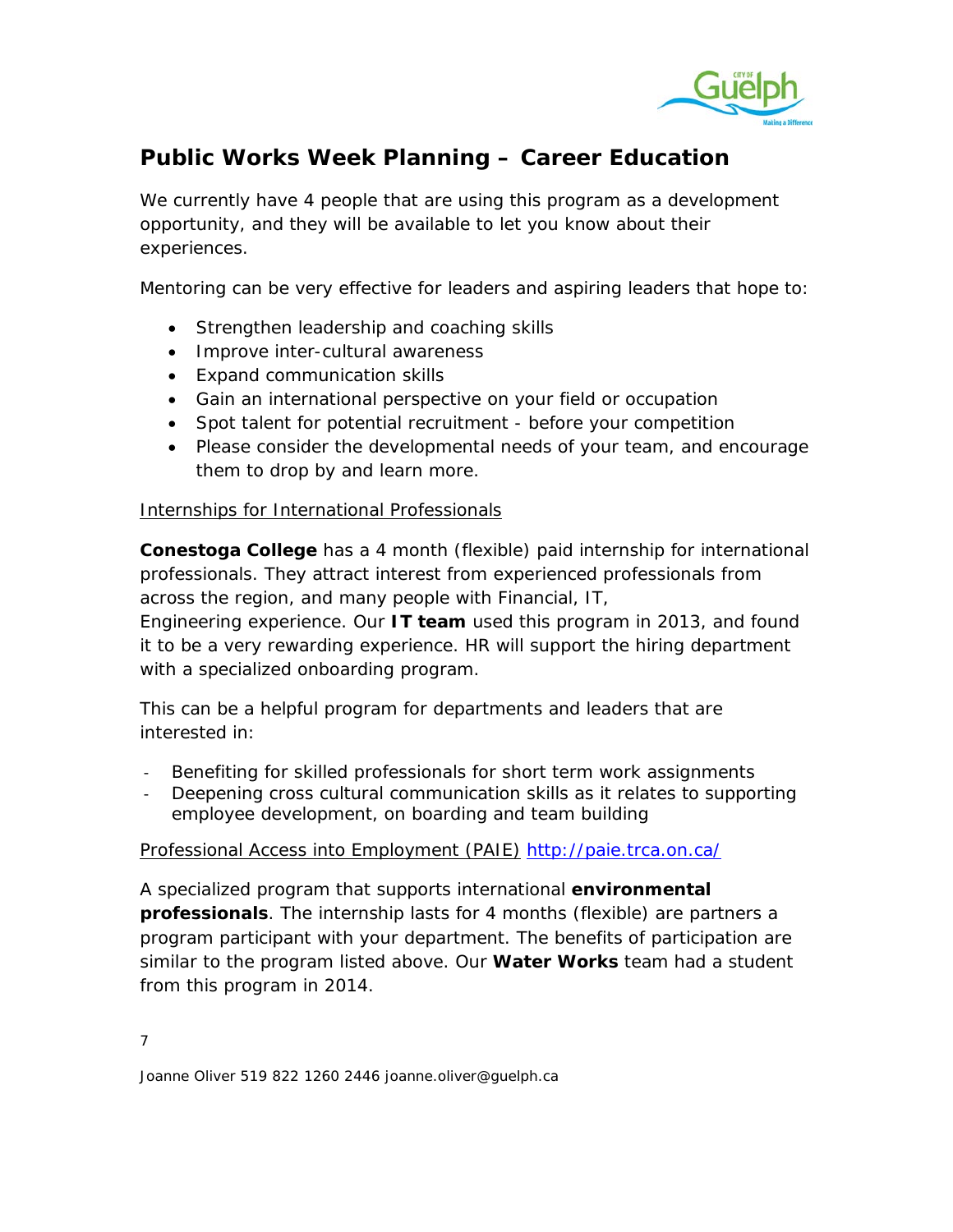

## **Construction Project Planning - Using GIS**

Date: Friday, May 23, 2014

Location: 1 Carden St. (Guelph City Hall)

Time: 10:00 am – 12:00 noon

SHSM: Construction and Transportation

A class of 10 students will have a chance to join members of our infrastructure team to turn data into plans that will help determine what projects get the green light for construction above and below the road. Areas of focus will be a review of how repaving projects are prioritized, including planning for transit and bicycles as well as cars. Students will have an opportunity to review our GIS and plans for construction projects in 2012.

This work will be conducted in the office environment. We encourage students to dress appropriate for the office environment. Some examples of appropriate attire (for non-uniformed staff) include:

- Collared sports shirts
- Sweaters
- Casual oxfords / loafers (running shoes are acceptable for school visits)
- Casual slacks
- Skirts typically fall to or below the knee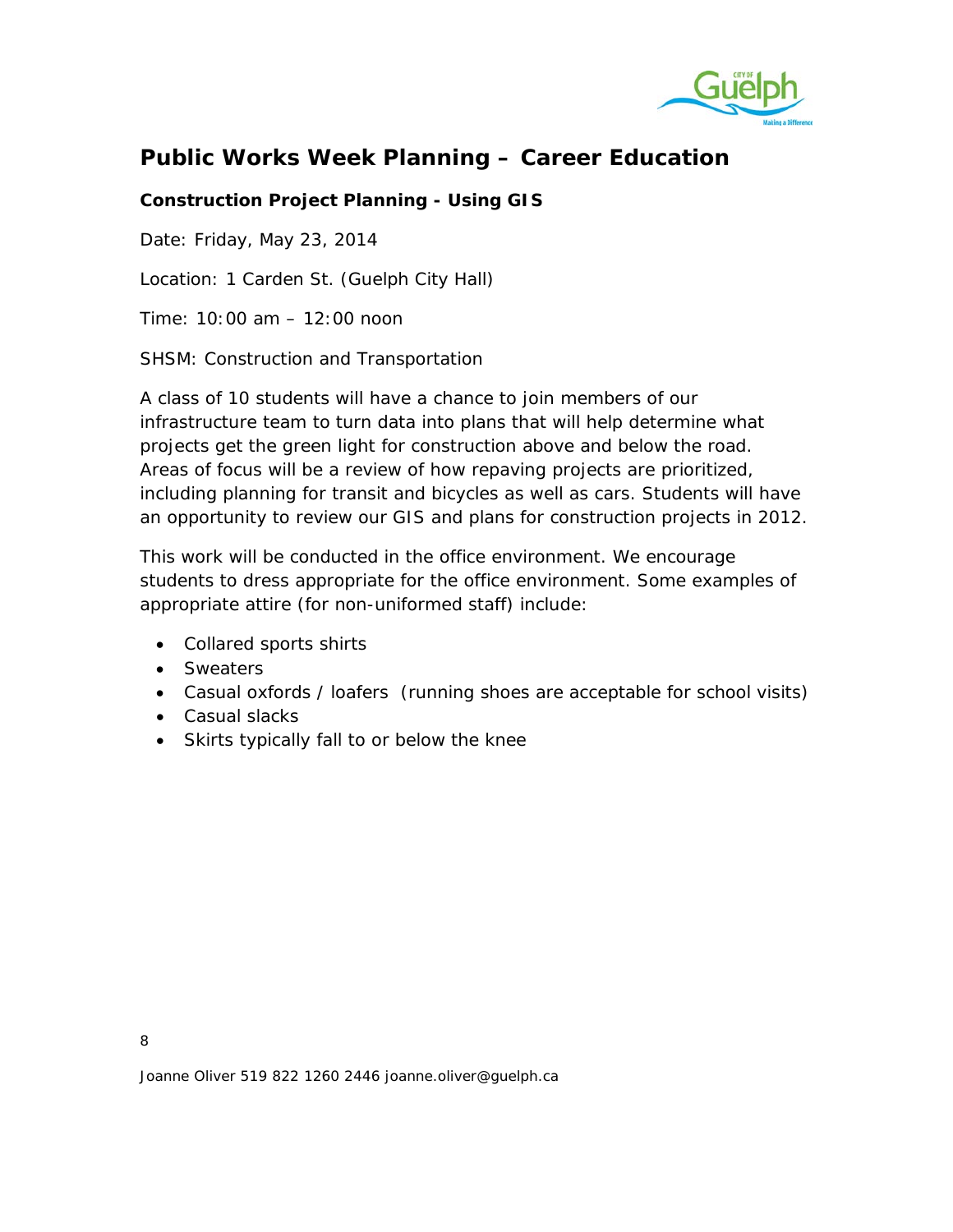

#### **Storm Water Management Ponds**

Date: Friday, May 23, 2014

Location: 1 Carden St. (Guelph City Hall)

Time: 10:00 am – 12:00 noon

SHSM: Environment or Construction

Storm water management ponds temporarily hold rainfall, melted snow or water runoff from things like watering your lawn or washing your car. Water is collected from the local storm sewer, treated to remove large pollutants, and then slowly released back to our waterways. We manage storm water to control flooding and reduce pollution in our rivers and waterways.

Up to 20 students have an opportunity participate in a group will tour to several sites to examine different ponds in use at the City. Students will also have a chance to see firsthand how water management activities are planned and managed for the City of Guelph.

Please dress appropriately for this outdoor activity. Long pants and sturdy shoes are recommended as the students will be walking around the storm water ponds.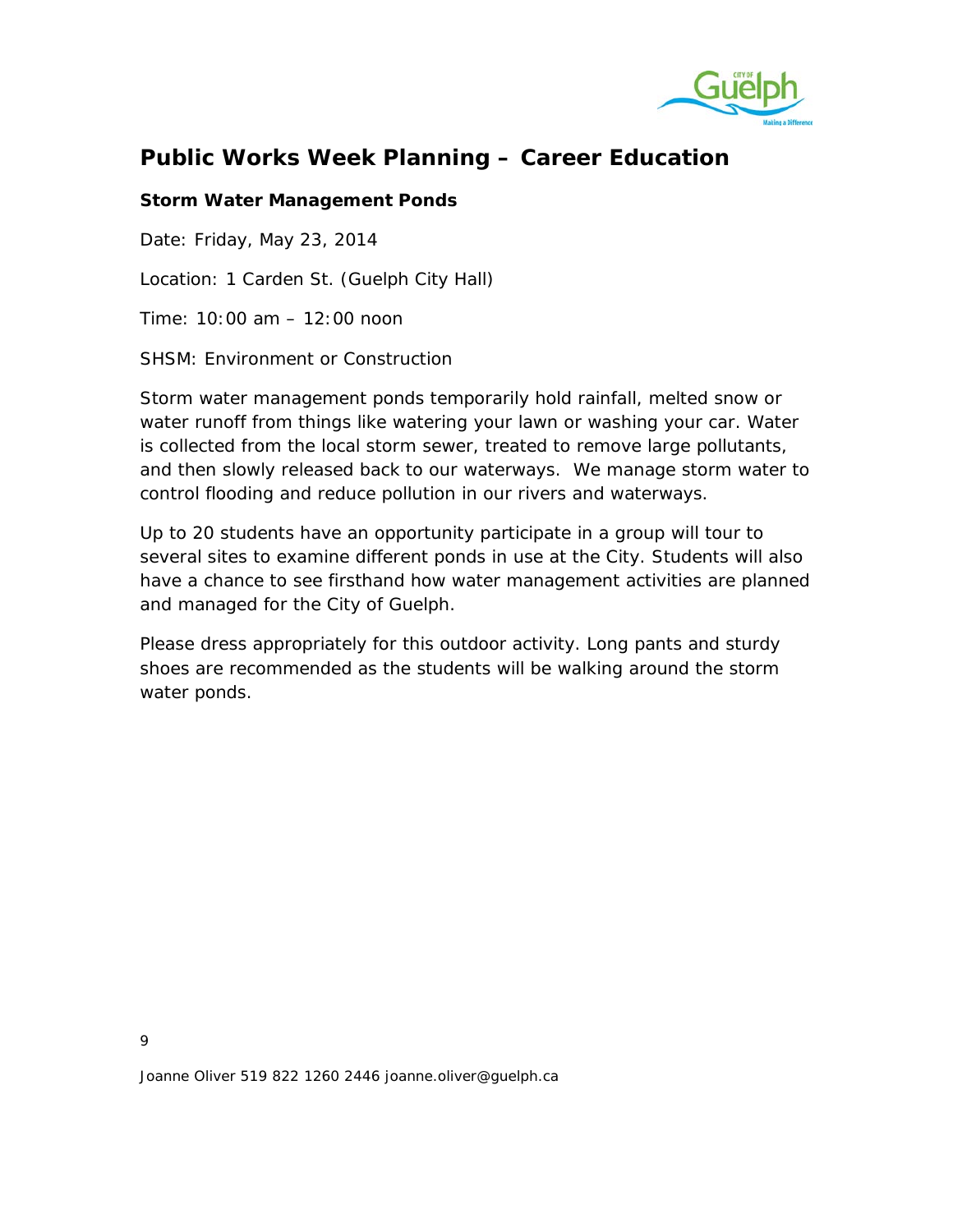

**CANADIAN** PROFESSIONAL **HOCKEY LEAGUE** 

Monday, May 12<sup>th</sup>, 2014

Dear Mayor Karen Farbridge and Members of Council,

I am the lead proponent for the new, independent Canadian Professional Hockey League (CPHL). The CPHL is going to provide dynamic and creative entertainment for hockey fans across Canada, and I would like to seek your assistance to bring a franchise to your community.

We feel that there is a niche professional hockey market between the National Hockey League and the premier, minor professional American Hockey League, for cities and regions across Canada. The CPHL brand of hockey will appeal to the fans of the sport who want to witness a competitive game played with a high level of the sport's core set of skills (skating, passing, shooting and checking), at a fan friendly ticket price.

The CPHL has determined that the beauty and essence of the game can be brought to professional hockey through the refinement of the official rules of the current professional hockey leagues throughout North America. Three key CPHL rule changes in combination with each other will make the CPHL stand alone amongst all professional and amateur leagues throughout the entire world. These particular rule enhancements will provide improved safety for the players, and will create more player and puck movement, to delight and entertain the fans of hockey.

Hockey roots are deeply entrenched in our Canadian culture and passion for the game galvanizes our nation from coast to coast to coast. We envision that the CPHL style of hockey is where the future of the sport is headed in North America and it is this style of play that will ultimately keep more Canadian children aspiring to play hockey into their teenage years and beyond.

I would like to formally ask you to refer this letter to your Economic Development Department and to circulate it freely to your business and entrepreneurial community (Board of Trade, Chamber of Commerce, Business Associations, etc.) for their consideration of this economic opportunity. Proposed ownership models that are available include: sole, limited partnership and community based. Please refer to the CPHL website (www.thecphl.ca) to gather further information about the Canadian Professional Hockey League.

I thank you for your assistance to promote this economic opportunity for your community.

Sincerely

**Ron Smith** 

90 Queen Street Port Hope, Ontario Canada L1A 2Z1

 $t: 905 - 376 - 2226$  $f: 905 - 885 - 4811$ e: ron@thecphl.ca

www.thecphl.ca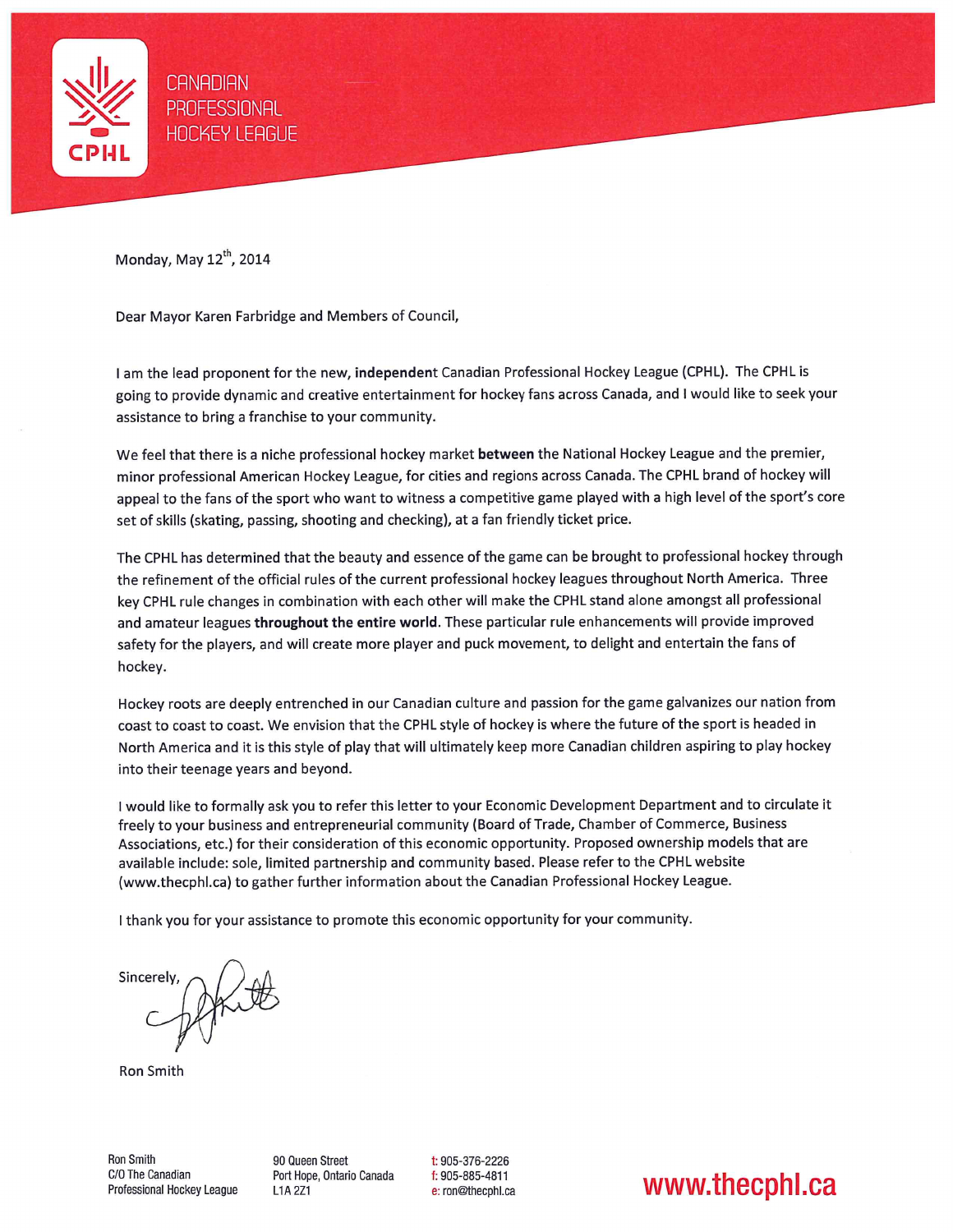# **GRCA** Current



May 2014 • Volume 19, Number 5

# **GRCA** General Membership

**Chair** Jane Mitchell

**Vice-Chai**r **Vic Prendergast** 

**Townships of Amaranth, East Garafraxa, Melancthon and Southgate and Town of Grand Valley** Tom Nevills

**Townships of Mapleton and Wellington North** Pat Salter

**Township of Centre Wellington**  Joanne Ross-Zuj

**Town of Erin, Townships of Guelph/Eramosa and Puslinch** John Brennan

**City of Guelph**

Bob Bell, Maggie Laidlaw

#### **Region of Waterloo**

Les Armstrong, Todd Cowan, Jan d'Ailly, Rob Deutschmann, Jean Haalboom, Ross Kelterborn, Geoff Lorentz, Claudette Miller, Jane Mitchell, Warren Stauch

#### **Municipality of North Perth and Township of Perth East**

|                      | <b>George Wicke</b> |
|----------------------|---------------------|
| <b>Halton Region</b> | J. Barry Lee        |

|  | <b>City of Hamilton</b> Jeanette Jamieson |
|--|-------------------------------------------|
|--|-------------------------------------------|

**Oxford County** Bruce Banbury

**County of Brant**

Brian Coleman, Steve Schmitt

**City of Brantford**  Robert Hillier, Vic Prendergast

**Haldimand and Norfolk Counties**  Lorne Boyko, Fred Morison





# **Flood waters rose high during spring melt**

Rain and snowmelt meant that flood waters rose high in April and 11 flood messages were issued by the GRCA, including two flood warnings.

Fortunately the weather allowed for gradual melting of the river ice and snow pack with limited rainfall.

The two biggest reservoirs, Belwood Lake and Conestogo Lake, were filled to capacity in mid-April. Snow on the land was enough to fill the reservoirs two times over.

While flooding did occur in low-lying areas close to the waterways, the impact of the flooding was much less than it could have been because of the gradual melt.

The 11th flood message on April 16 was a termination notice.

While there were a few ice jams, these were relatively minor, considering the amount of ice in the river system.

# **Rivercams in Brantford and West Montrose**

The GRCA has installed webcams at two locations along the Grand River to help with real-time monitoring of river conditions.

Every hour, at the top of the hour, the most recent photo and video are posted on the GRCA's rivercam page. These supplement the data that comes from the GRCA's network of river flow, rainfall and temperature monitoring stations.

One camera is in West Montrose near the covered bridge and looks downstream.

The other camera is in downtown Brantford looking downstream at the Veterans Memorial Parkway (formerly BSAR) bridge

These areas are prone to ice jams which can cause sudden increases in water levels and flooding. These cameras are particularly helpful during the winter and spring to monitor ice conditions and water levels.

# **Storm damage to trees**

The GRCA now expects to spend more than \$400,000 on clean up related to ice storm damage. However as the clean up continues, this number could increase.

At the end of April GRCA spending on ice storm clean up had reached \$375,00.

The provincial government has announced a program to provide financial assistance to municipalities and conservation authorities that have been impacted by the ice damage.

If the GRCA is eligible for this funding program, then the majority of the clean up costs could be covered by the program.

Any costs not covered through this program will have to come from the GRCA's budget or from reserves. Program guidelines will be released in May.

# **Some delays to opening Grand River parks**

Most Grand River Parks opened May 1, but there are some delays during the early part of the season due to continuing work to cleanup damaged trees left behind by the devastating December ice storm.

Clean up has been completed at Belwood Lake (Fergus), Brant (Brantford), Byng Island (Dunnville), Laurel Creek (Waterloo), Rockwood (Rockwood) and Shade's Mills (Cambridge). Conestogo Lake opening has been delayed to May 15 due to the cleanup.

While the Elora Gorge opened May 1, camp sites on the south side will open May 15 and those on the north side will open in mid to late June. At Guelph Lake, some trails may remain closed and customers should check with park staff for up-to-date information.

At Pinehurst Lake day-use areas, camping areas and the Captain Kidd Trail are open, but other trails will remain closed until further notice.

At all parks, customers should use caution in wooded areas and be alert to hanging or damaged